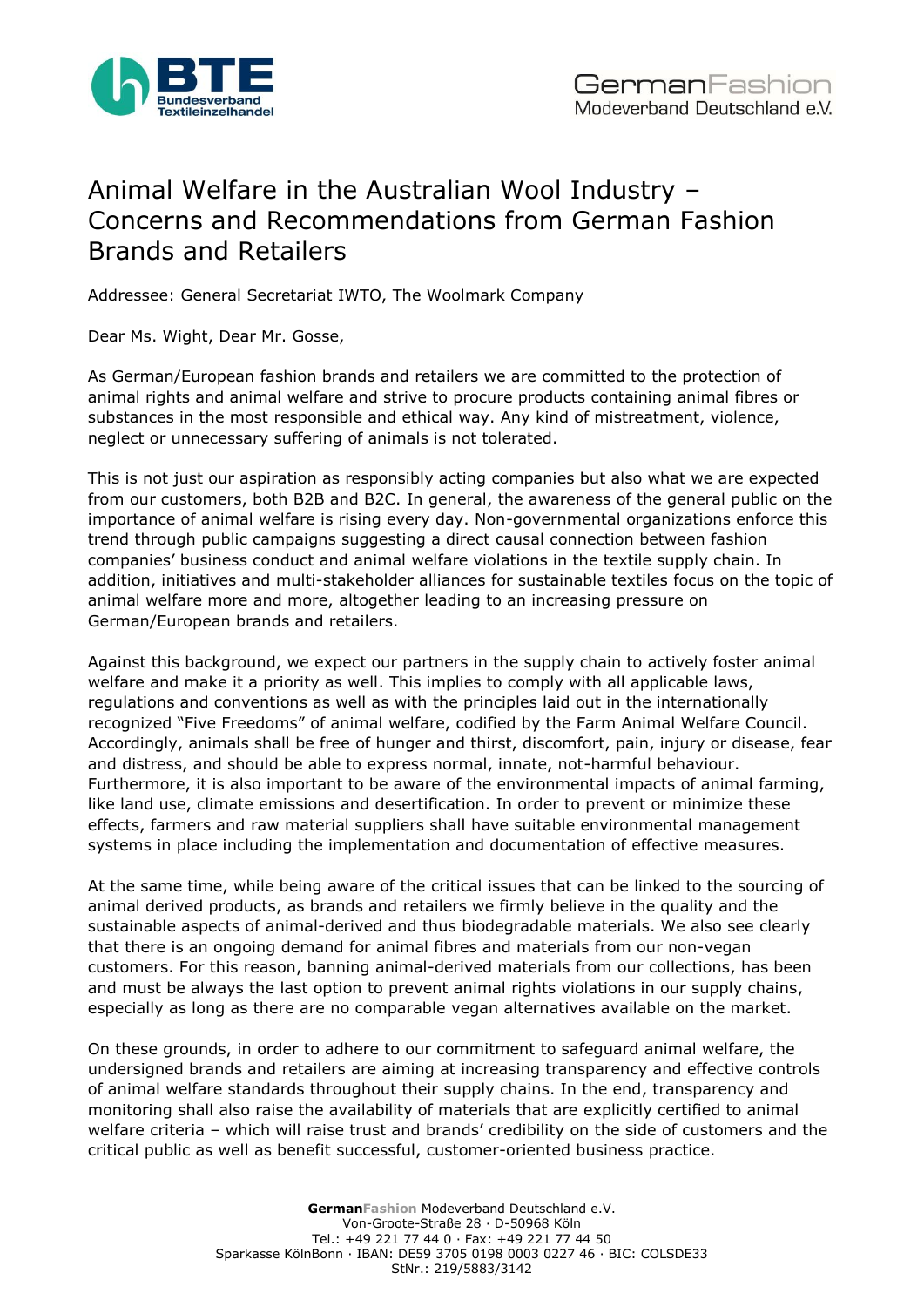

For the wool supply chain, the above-mentioned principles translate as follows:

- Sheep and goats that provide wool for our products shall be treated according to the Five Freedoms of Animal Welfare and be raised on farms that preserve land health.
- In addition, regarding Australian wool, our customers have particularly critical concerns regarding the practice of "mulesing". While it is understood that the removal of woolbearing skin from around the breech of a sheep, for many years, has been common practice and the most responsible action to prevent the parasitic infection flystrike, the treatment is still considered highly controversial with regards to animal welfare, especially when used without significant pain release applied before the treatment. Public campaigns and media continue to draw the attention of customers to this issue, without explaining the complexity or potential necessities in the background. In other words: Brands, consumers and the media more and more expect fashion companies to only offer products with non-mulesed wool.
- Therefore, we urgently ask the Australian wool industry to set clear targets for the phaseout of mulesing, including a roadmap and timeline for the implementation of respective measures. This should encompass a significant increase of data transparency regarding mulesing-status of farms (cf. 30 percent non-declared mulesing status in 2018).
- Data transparency also means clear and unambiguous definitions. This aspect has been recently at risk with respect to the "NM" (non-mulesed) category of AWEX's National Wool Declaration. We would like to emphasize that "NM" must continue to be used only for wool that comes from sheep that have not received any kind of breech modification or alternative treatment method like e.g. freeze branding with liquid nitrogen/"steining", or clips. New breech modifications must be classified in a new category such as "BM" (Breech Modification) instead of allowing alternative breech modifications to be declared as "NM(2)". This would dilute an established and internationally recognized declaration of non-mulesed wool, with negative effects on the public acceptance of "non-mulesed" declarations and customers' trust.
- While it is highly appreciated that the International Wool Textile Organisation has published a summary of global woolsheep welfare standards in its Specifications for Wool Sheep Welfare and that it cooperates with the World Organisation for Animal Health and further animal health specialists – in order to raise trust and credibility, an effective monitoring of the implementation of these standards is seen as key. We believe that combining the already existing IWTO Test Certificate on the mulesing status and general farm practices with additional animal welfare criteria, could be an easy and suitable way to address this demand. Similarly, we highly recommend the inclusion of animal welfare standards in the Woolmark Standard. This would help increase the availability of certified wool as a possible alternative to more sophisticated or costly standards like for example the Responsible Wool Standard or organic standards like GOTS. A further possibility would be to start a more open cooperation with and/or the active promotion of already existing standard systems and initiatives (e.g. driven by Textile Exchange) that include animal welfare requirements and checks among your stakeholders.
- Furthermore, we believe that all kind of awareness raising and capability building measures will be helpful to prevent animal welfare violations, for example a monitored training program for temporary workers on responsible sheering practices – based on your respective guidelines.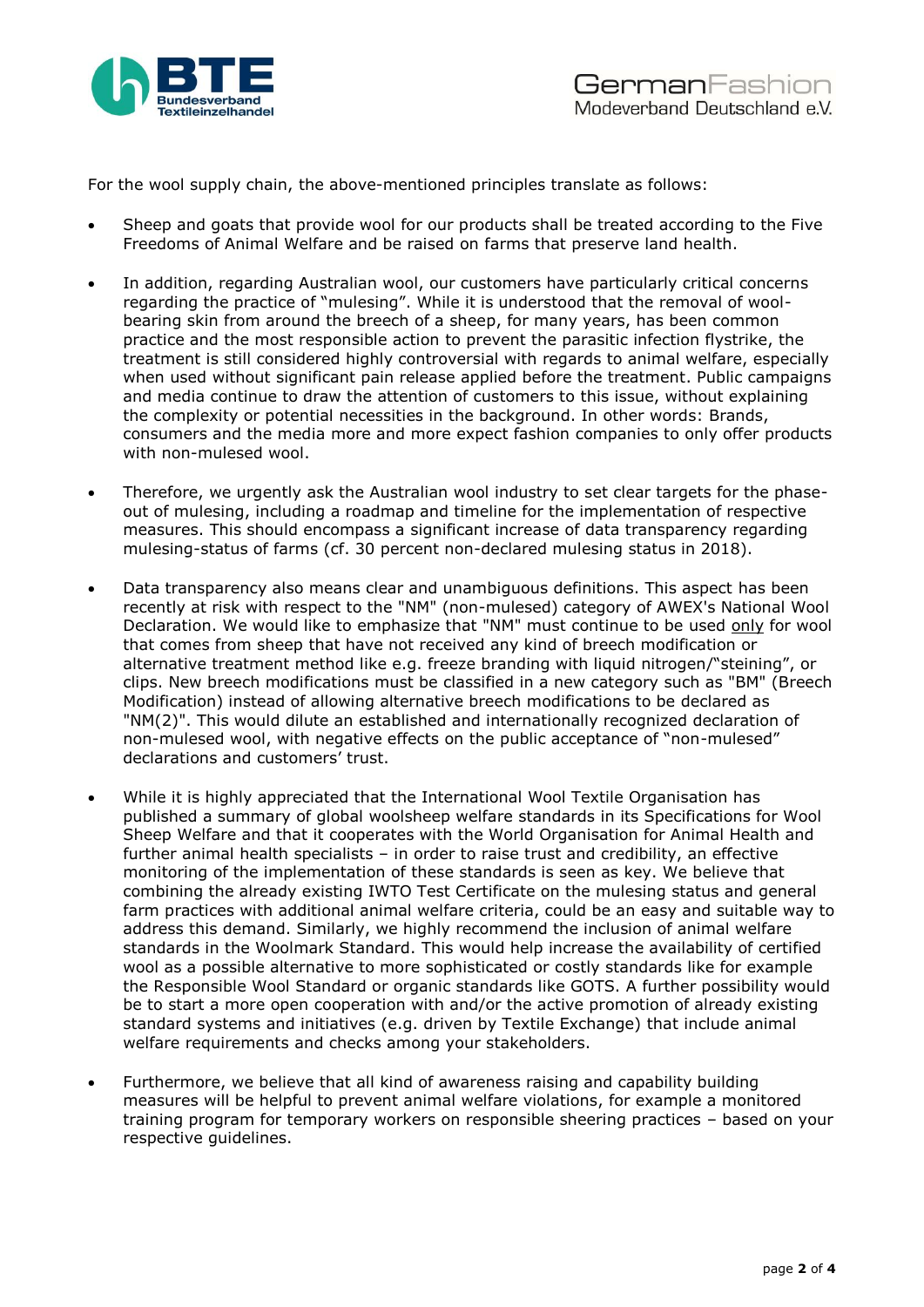

• Finally, with regards to transparency and traceability, we welcome all efforts and projects that address these challenges on an industry-wide level. The promotion of the Woolmark Company's WoolQ eSpeci programme is a good example that shows a clear benefit for increasing transparency, enabling monitoring as well as storytelling from the farm. A proactive communication towards us as brands and retailers on the progress and use cases of these projects is always more than welcome.

Thank you for taking these concerns and recommendations into further consideration and forwarding them to relevant partners and stakeholders. As German/European brands we will be happy to continue our fruitful dialogue on animal welfare in the wool supply chain and are looking forward to getting your feedback regarding the issues described.

If you have any questions, please do not hesitate to contact Daniela Buchbender: [buchbender@germanfashion.net](mailto:buchbender@germanfashion.net)

Yours sincerely,

|                                        |                               | BRands <sup>e</sup><br>SOCIAL, GREEN, FASHION, | <b>BRAX</b><br>FEEL GOOD                 |
|----------------------------------------|-------------------------------|------------------------------------------------|------------------------------------------|
| ALDI Einkauf GmbH & Co.<br>oHG         | ALDI Süd Gruppe (HOFER<br>KG) | <b>Brands Fashion GmbH</b>                     | Leineweber GmbH & Co.<br>ΚG              |
| <b>DRYKORN®</b>                        | <b>ESPRIT</b>                 | <b>GERRY WEBER</b><br>INTERNATIONAL AG         | <b>HALLHUBER</b>                         |
| Drykorn Modevertriebs<br>GmbH & Co. KG | Esprit Europe GmbH            | <b>GERRY WEBER</b><br><b>International AG</b>  | <b>HALLHUBER GmbH</b>                    |
| <b>HAUBER</b> ®<br>SINGE 1870          | ГüТ                           | HUGO BOSS                                      | JOOP!                                    |
| FERD. HAUBER GMBH                      | Hopp KG                       | <b>HUGO BOSS AG</b>                            | Strellson AG                             |
|                                        |                               | LUISA CERANO MARCCAIN                          | Marc O'Polo                              |
| KiK Textilien und Non-<br>Food GmbH    | LUISA CERANO GmbH             | Marc Cain GmbH                                 | MARC O'POLO<br><b>International GmbH</b> |